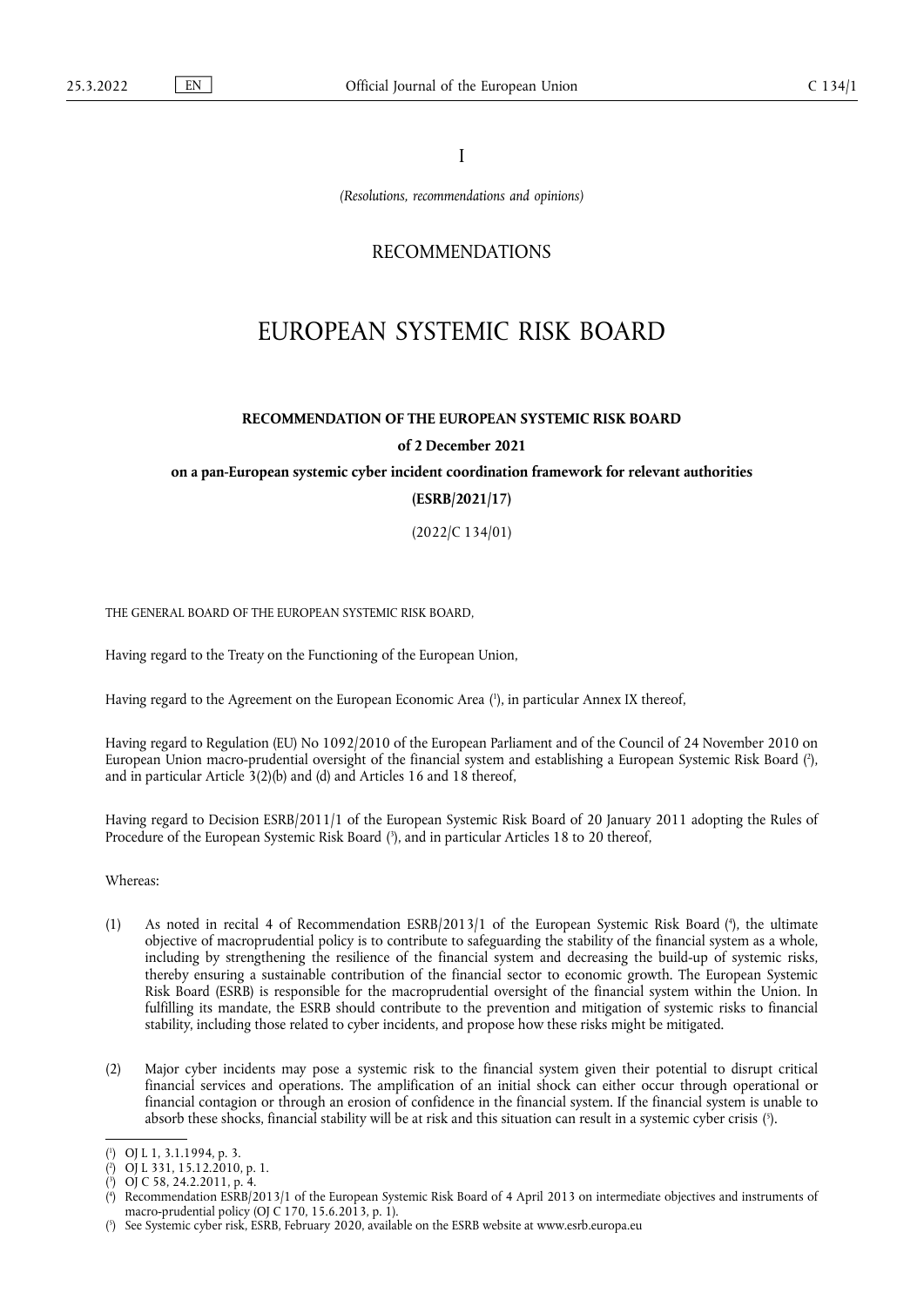- <span id="page-1-5"></span>(3) The constantly evolving cyber threat landscape and recent increase of major cyber incidents are indicators of greater risk to financial stability in the Union. The COVID-19 pandemic has highlighted the importance of the role technology plays in allowing the financial system to operate. Relevant authorities and institutions needed to adapt their technical infrastructure and risk management frameworks to a sudden increase in remote working, which has increased the overall exposure of the financial system to cyber threats and allowed criminals both to devise new modi operandi and to adapt existing ones to exploit the situation ( 6 [\).](#page-1-0) Against this background, the number of cyber incidents reported to ECB Banking Supervision in 2020 increased by 54 % compared with 2019 [\(](#page-1-1)').
- <span id="page-1-6"></span>(4) A major cyber incident's potentially large scale, speed and rate of propagation call for an effective response from the relevant authorities to mitigate the potential negative effects on financial stability. Swift coordination and communication among relevant authorities at Union level can assist in early assessment of a major cyber incident's impact on financial stability, maintaining confidence in the financial system and limiting contagion to other financial institutions and thus contribute to preventing a major cyber incident from becoming a risk to financial stability.
- (5) The underlying shock originates in a novel way compared to the traditional financial and liquidity crises relevant authorities usually face. Aside from financial aspects, the overall risk assessment must include the scale and impact of operational disruptions as these might influence the choice of macroprudential tools. Likewise, financial stability might also influence the choice of operational mitigants by cyber experts. This calls for close and swift coordination and open communication to, inter alia, build situational awareness.
- (6) The risk of a coordination failure by authorities exists and needs to be addressed. Relevant authorities in the Union will need to coordinate among themselves and with other authorities such as the European Union Agency for Network and Information Security (ENISA) with which they might not usually interact. As a significant number of Union financial institutions operate globally, a major cyber incident will likely not be limited to the Union or might be triggered outside the Union and might require global response coordination.
- <span id="page-1-7"></span>(7) The relevant authorities need to be prepared for these interactions. Otherwise, they might risk taking inconsistent actions that contradict or jeopardise other authorities' responses. Such a coordination failure could amplify the shock for the financial system by leading to an erosion of confidence in the functioning of the financial system which, in the worst-case scenario, would pose a risk to financial stability [\(](#page-1-2) 8 ).Thus, the necessary steps should be taken to address the risk to financial stability stemming from a coordination failure in the event of a major cyber incident.
- <span id="page-1-8"></span>(8) The ESRB (2021) report *Mitigating systemic cyber risk* [\(](#page-1-3) 9 ) identifies the need to establish a pan-European systemic cyber incident coordination framework (EU-SCICF) for relevant authorities in the Union. The objective of the EU-SCICF would be to increase relevant authorities' level of preparedness to facilitate a coordinated response to a potentially major cyber incident. The ESRB (2021) report *Mitigating systemic cyber risk* provides the ESRB's assessment on the framework characteristics that would be needed, prima facie, in order to address the risk of a coordination failure.
- <span id="page-1-9"></span>(9) The key objective of this Recommendation is to build on one of the envisaged roles of the European Supervisory Authorities (ESAs) under the proposal for a Regulation of the European Parliament and of the Council on digital operational resilience for the financial sector ( [10\)](#page-1-4) (hereinafter 'DORA') of gradually enabling an effective Union-level coordinated response in the event of a major cross-border information and communication technologies (ICT) related incident or related threat having a systemic impact on the Union's financial sector as a whole. This process will lead to the creation of the EU-SCICF for relevant authorities.

<span id="page-1-0"></span>[<sup>\(</sup>](#page-1-5) 6 ) See Internet Organised Crime Threat Assessment, Europol, 2020, available on the Europol website at <www.europol.europa.eu>

<span id="page-1-1"></span>[<sup>\(</sup>](#page-1-6) 7 ) See IT and cyber risk: a constant challenge, ECB, 2021, available on the ECB Banking Supervision website at [www.bankingsupervision.](www.bankingsupervision.europa.eu) [europa.eu](www.bankingsupervision.europa.eu)

<span id="page-1-2"></span>[<sup>\(</sup>](#page-1-7) 8 ) See Systemic cyber risk, ESRB, February 2020, available on the ESRB website at <www.esrb.europa.eu>

<span id="page-1-3"></span>[<sup>\(</sup>](#page-1-8) 9 ) See Mitigating systemic cyber risk, ESRB, 2021, (forthcoming).

<span id="page-1-4"></span><sup>(</sup> [10\)](#page-1-9) COM/2020/595 final.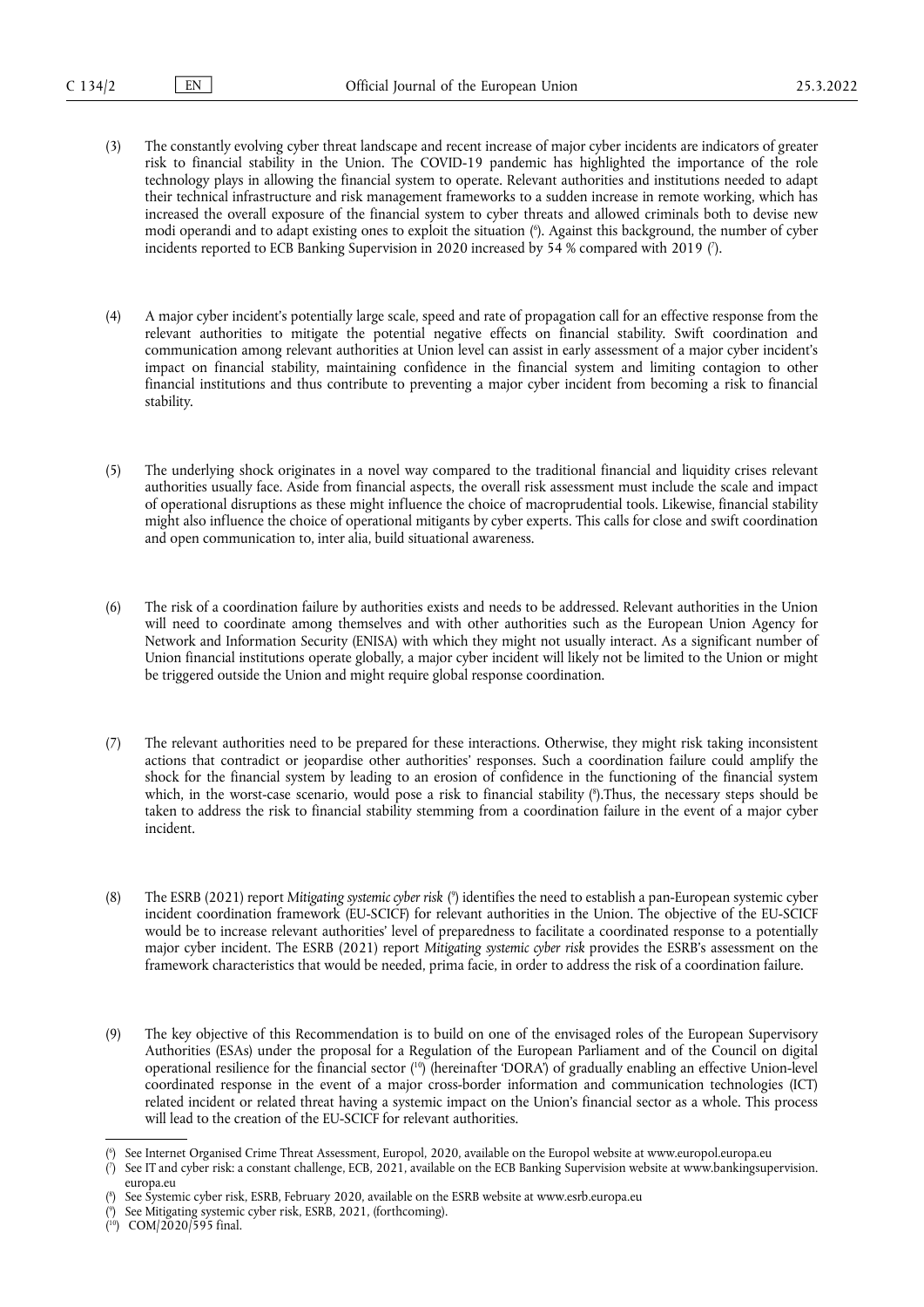- <span id="page-2-3"></span>(10) The EU-SCICF should not aim to replace existing frameworks but to bridge any coordination and communication gaps between the relevant authorities themselves and with other authorities in the Union and other key actors at international level. In this respect, the positioning of the EU-SCICF in the existing financial crisis framework and Union cyber incident framework landscape should be considered. Regarding coordination among the relevant authorities themselves, consideration should be given, but not be limited to, the roles and activities of the Network and Information Systems (NIS) Cooperation Group for financial entities under Directive (EU) 2016/1148 of the European Parliament and of the Council ( [11\),](#page-2-0) and the coordination mechanisms envisaged through the establishment of the Joint Cyber Unit alongside the involvement of ENISA.
- (11) In particular, the proposal to launch the preparation of the EU-SCICF aims to endorse the potential roles of the ESAs, as envisaged by the DORA proposal. DORA proposes that 'the ESAs, through the Joint Committee and in collaboration with competent authorities, the European Central Bank (ECB) and the ESRB, may establish mechanisms to enable the sharing of effective practices across financial sectors to enhance situational awareness and identify common cyber vulnerabilities and risks across-sectors' and 'may develop crisis-management and contingency exercises involving cyberattack scenarios with a view to develop communication channels and gradually enable an effective EU-level coordinated response in the event of a major cross-border ICT-related incident or related threat having a systemic impact on the Union's financial sector as a whole' ( [12\).](#page-2-1) A pan-European framework such as the EU-SCICF does not yet exist and should be established and developed in the context of DORA.
- <span id="page-2-4"></span>(12) Given the risk to financial stability in the Union stemming from cyber risk, preparatory work for the gradual establishment of the EU-SCICF should, to the extent feasible, start even before the required legal and policy framework for its establishment is fully applicable. This legal and policy framework would be completed fully and finalised once the relevant provisions of DORA and of its delegated acts become applicable.
- (13) Effective communication contributes to situational awareness among relevant authorities and is thus an indispensable prerequisite for Union-wide coordination during major cyber incidents. In this respect, the communication infrastructure needed to coordinate on a response to a major cyber incident should be defined. This would imply specifying the type of information that needs to be shared, the regular channels to be used to share such information and the contact points with which information should be shared. Information sharing must respect existing legal requirements. In addition, a clear action plan and the protocols to be followed may need to be defined by the relevant authorities to ensure proper coordination among the authorities involved in planning a coordinated response to a major cyber incident.
- (14) A systemic cyber crisis will require the setting in motion of full cooperation at national and Union level. Therefore, the designation of points of contact for the ESAs, the ECB and each Member State from among its relevant national authorities, which should be communicated to the ESAs, may be envisaged to establish the main interlocutors in the coordination scheme of the EU-SCICF to be informed in case of a major cyber incident. The need to designate points of contact should be assessed during the development of the EU-SCICF, taking into account the designated single point of contact under Directive (EU) 2016/1148 that Member States have established on the security of network and information systems to ensure cross-border cooperation with other Member States and with the NIS Cooperation Group  $(^{13})$ .
- <span id="page-2-5"></span>(15) The conduct of crisis management and contingency exercises could facilitate the implementation of the EU-SCICF and allow authorities to evaluate their readiness and preparedness for a systemic cyber crisis at Union level. Such exercises would provide authorities with lessons learnt and would enable continuous improvement and evolution of the EU-SCICF.

<span id="page-2-0"></span><sup>(</sup> [11\)](#page-2-3) Directive (EU) 2016/1148 of the European Parliament and of the Council of 6 July 2016 concerning measures for a high common level of security of network and information systems across the Union (OJ L 194, 19.7.2016, p. 1).

<span id="page-2-1"></span><sup>(</sup> See draft Article 43 of the proposal for DORA.

<span id="page-2-2"></span><sup>(</sup> [13\)](#page-2-5) See European Commission, NIS Cooperation Group, available on the European Commission website at [ec.europa.eu](https://ec.europa.eu)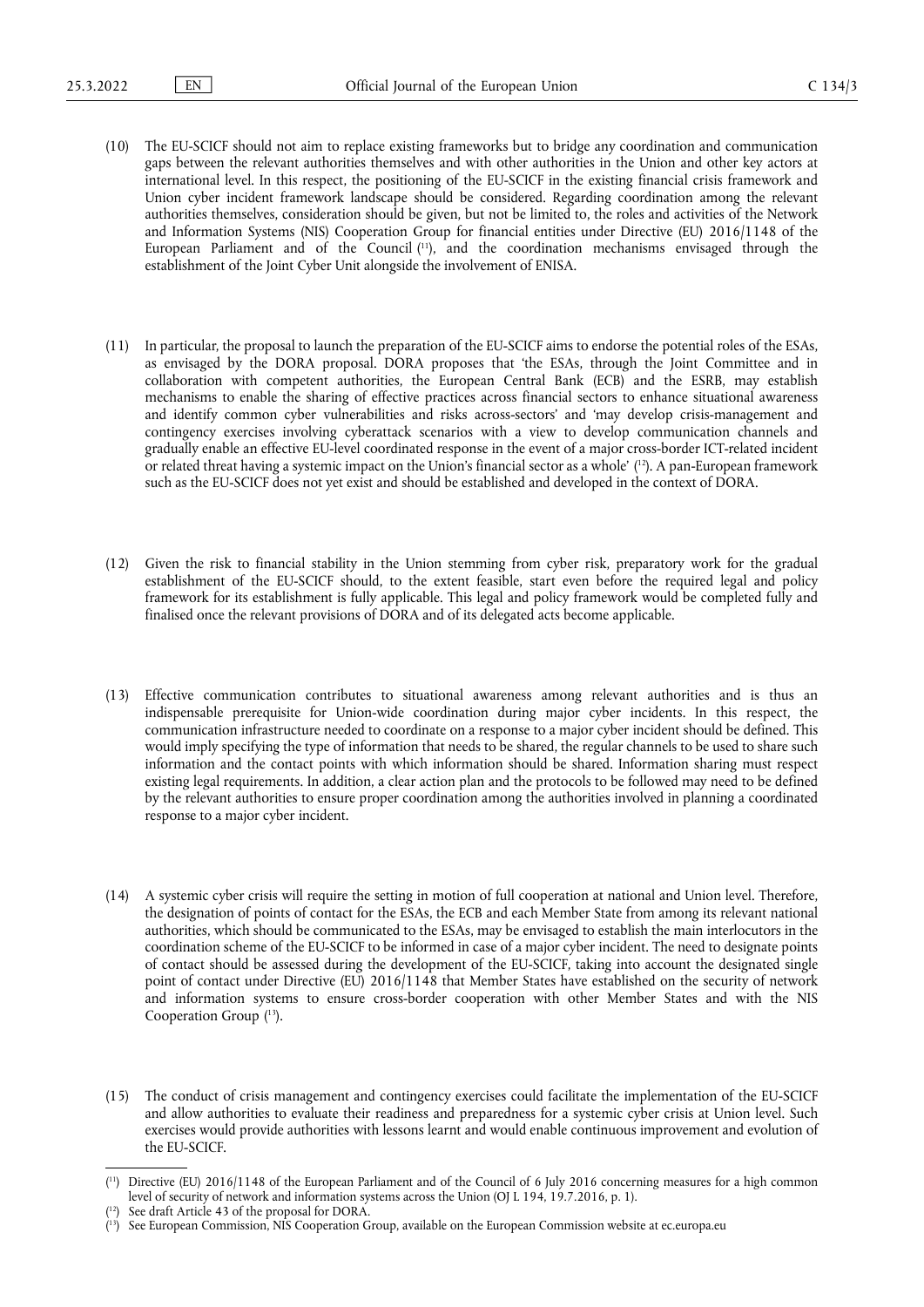(16) For the development of the EU-SCICF it is essential that the ESAs jointly carry out relevant preparatory work to consider the potential key elements of the framework and the required resources and needs to proceed with its development. After this, the ESAs could start work on a preliminary analysis of any impediments that could hinder the ESAs and relevant authorities' abilities to establish the EU-SCICF and to share relevant information through communication channels in case of a major cyber incident. Such analysis would be an important step informing any further action, either of legislative nature or other supporting initiatives that the European Commission may take in the post-DORA implementation stage,

HAS ADOPTED THIS RECOMMENDATION:

#### SECTION 1

#### **RECOMMENDATIONS**

## **Recommendation A – Establishment of a pan-European systemic cyber incident coordination framework (EU-SCICF)**

- 1. It is recommended that, as envisaged in the Commission's proposal for a Regulation of the European Parliament and of the Council on digital operational resilience for the financial sector (hereinafter 'DORA'), the European Supervisory Authorities (ESAs), jointly through the Joint Committee, and together with the European Central Bank (ECB), the European Systemic Risk Board (ESRB) and relevant national authorities, start preparing for the gradual development of an effective Union-level coordinated response in the event of a cross-border major cyber incident or related threat that could have a systemic impact on the Union's financial sector. Preparatory work towards a Union-level coordinated response should entail the gradual development of EU-SCICF for the ESAs, the ECB, the ESRB and relevant national authorities. This also should include an assessment of the resource requirements for the effective development of the EU-SCICF.
- 2. It is recommended that the ESAs undertake, in view of sub-Recommendation A(1), in consultation with the ECB and the ESRB, a mapping and subsequent analysis of current impediments, legal and other operational barriers for the effective development of the EU-SCICF.

### **Recommendation B – Establishment of points of contact of the EU-SCICF**

It is recommended that the ESAs, the ECB and each Member State among their relevant national authorities should designate a main point of contact which should be communicated to the ESAs. This contact list will facilitate the development of the framework and, once the EU-SCICF is in place, the points of contact and the ESRB should be informed in case of a major cyber incident. Co-ordination should also be envisaged between the EU-SCICF and the designated single point of contact under Directive (EU) 2016/1148 that Member States have established on the security of network and information systems to ensure cross-border cooperation with other Member States and with the Network and Information Systems Cooperation Group.

#### **Recommendation C – Appropriate measures at Union level**

It is recommended that, based on the result of the analyses carried out in accordance with Recommendation A, the Commission should consider the appropriate measures needed to ensure effective coordination of responses to systemic cyber incidents.

#### SECTION 2

## **IMPLEMENTATION**

# 1. **Definitions**

For the purposes of this Recommendation the following definitions apply:

<span id="page-3-1"></span>(a) 'cyber' means relating to, within, or through the medium of the interconnected information infrastructure of interactions among persons, processes, data, and information systems ( [14\)](#page-3-0);

<span id="page-3-0"></span><sup>(</sup> [14\)](#page-3-1) See Cyber Lexicon, FSB, 12 November 2018, available on the FSB website at <www.fsb.org>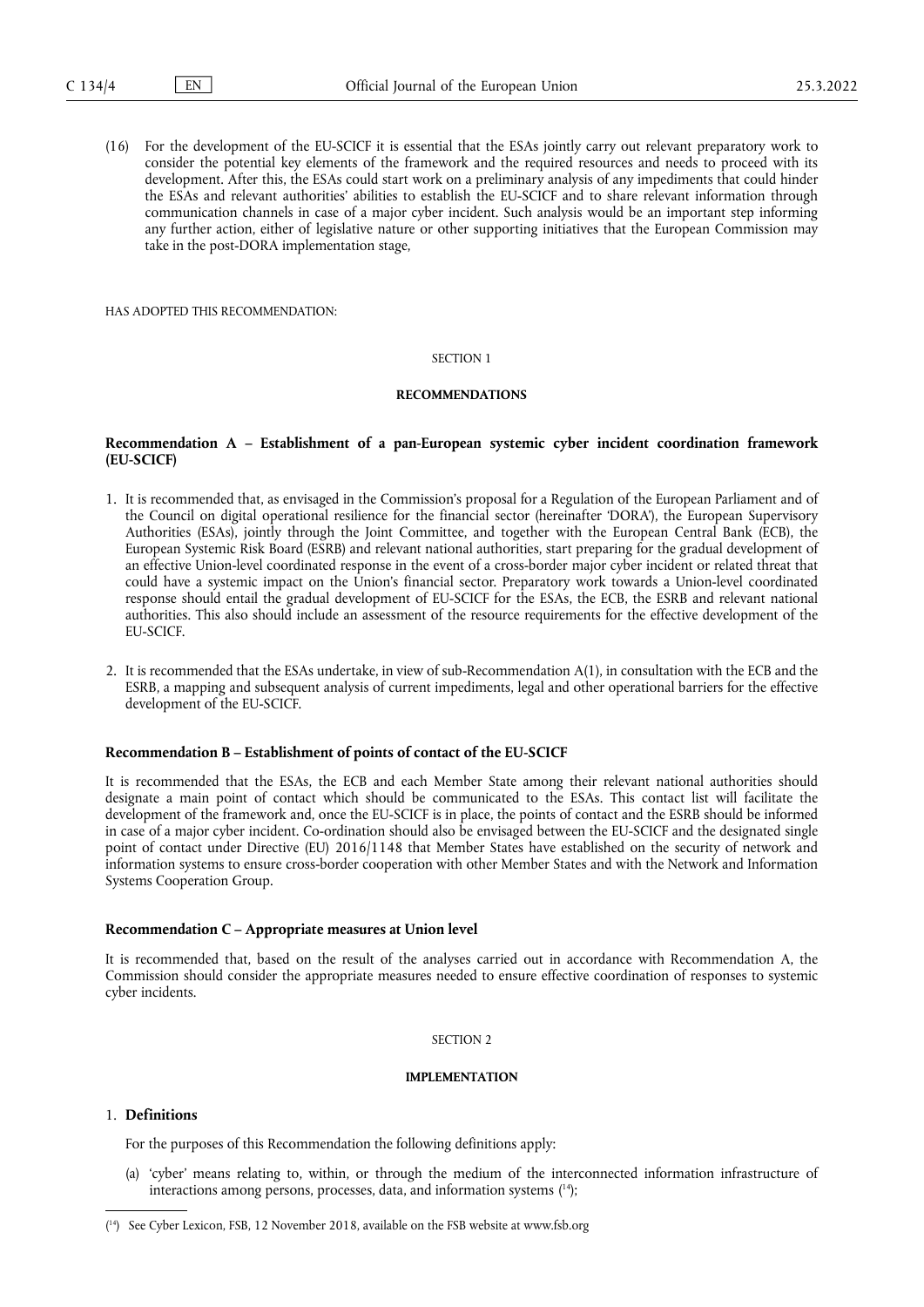- <span id="page-4-9"></span>(b) 'major cyber incident' means an ICT-related incident with a potentially high adverse impact on the network and information systems that support critical functions of financial entities ( [15\)](#page-4-0);
- (c) 'systemic cyber crisis' means a major cyber incident that causes a level of disruption in the Union financial system potentially entailing serious negative consequences for the smooth operation of the internal market and the functioning of the real economy. Such a crisis could result from a major cyber incident causing shocks in a number of channels, including operational, confidence and financial;
- <span id="page-4-11"></span><span id="page-4-10"></span>(d) 'European Supervisory Authorities' or the 'ESAs' means the European Supervisory Authority (European Banking Authority) established by Regulation (EU) No 1093/2010 of the European Parliament and of the Council (<sup>16</sup>), together with the European Supervisory Authority (European Insurance and Occupational Pensions Authority) established by Regulation (EU) No 1094/2010 of the European Parliament and of the Council (<sup>17</sup>) and the European Supervisory Authority (European Securities and Markets Authority) established by Regulation (EU) No 1095/2010 of the European Parliament and of the Council ( [18\);](#page-4-3)
- <span id="page-4-12"></span>(e) 'Joint Committee' means the Joint Committee of the European Supervisory Authorities established in Article 54 of Regulation (EU) No 1093/2010, of Regulation (EU) No 1094/2010 and of Regulation (EU) No 1095/2010;
- <span id="page-4-14"></span><span id="page-4-13"></span>(f) 'relevant national authority' means:
	- (1) a competent or supervisory authority in a Member State as specified in the Union acts referred to in Article 1(2) of Regulation (EU) No 1093/2010, of Regulation (EU) No 1094/2010 and of Regulation (EU) No 1095/2010 and any other national competent authority as specified in Union acts that confer tasks on the ESAs;
	- (2) a competent authority in a Member State designated in accordance with:
		- (i) Article 4 of Directive 2013/36/EU of the European Parliament and of the Council ( [19\),](#page-4-4) without prejudice to the specific tasks conferred on the ECB by Council Regulation (EU) No 1024/2013 ([20\);](#page-4-5)
		- (ii) Article 22 of Directive (EU) 2015/2366 of the European Parliament and of the Council  $({}^{21})$ ;
		- (iii) Article 37 of Directive 2009/110/EC of the European Parliament and of the Council  $\binom{22}{2}$ ;
		- (iv) Article 4 of Directive (EU)  $2019/2034$  of the European Parliament and of the Council  $(^{23})$ ;

- <span id="page-4-1"></span>( [16\)](#page-4-10) Regulation (EU) No 1093/2010 of the European Parliament and of the Council of 24 November 2010 establishing a European Supervisory Authority (European Banking Authority), amending Decision No 716/2009/EC and repealing Commission Decision 2009/78/EC (OJ L 331, 15.12.2010, p. 12).
- <span id="page-4-2"></span>( [17\)](#page-4-11) Regulation (EU) No 1094/2010 of the European Parliament and of the Council of 24 November 2010 establishing a European Supervisory Authority (European Investment and Occupational Pensions Authority), amending Decision No 716/2009/EC and repealing Commission Decision 2009/79/EC (OJ L 331, 15.12.2010, p. 48).
- <span id="page-4-3"></span>( [18\)](#page-4-12) Regulation (EU) No 1095/2010 of the European Parliament and of the Council of 24 November 2010 establishing a European Supervisory Authority (European Securities and Markets Authority), amending Decision No 716/2009/EC and repealing Commission Decision 2009/77/EC (OJ L 331, 15.12.2010, p. 84).
- <span id="page-4-4"></span>( [19\)](#page-4-13) Directive 2013/36/EU of the European Parliament and of the Council of 26 June 2013 on access to the activity of credit institutions and the prudential supervision of credit institutions, amending Directive 2002/87/EC and repealing Directives 2006/48/EC and 2006/49/EC (OJ L 176, 27.6.2013, p. 338).
- <span id="page-4-5"></span>( [20\)](#page-4-14) Council Regulation (EU) No 1024/2013 of 15 October 2013 conferring specific tasks on the European Central Bank concerning policies relating to the prudential supervision of credit institutions (OJ L 287, 29.10.2013, p. 63).
- <span id="page-4-6"></span>( [21\)](#page-4-15) Directive (EU) 2015/2366 of the European Parliament and of the Council of 25 November 2015 on payment services in the internal market, amending Directives 2002/65/EC, 2009/110/EC and 2013/36/EU and Regulation (EU) No 1093/2010, and repealing Directive 2007/64/EC (OJ L 337, 23.12.2015, p. 35).
- <span id="page-4-7"></span> $(2^2)$  Directive 2009/110/EC of the European Parliament and of the Council of 16 September 2009 on the taking up, pursuit and prudential supervision of the business of electronic money institutions amending Directives 2005/60/EC and 2006/48/EC and repealing Directive 2000/46/EC (OJ L 267, 10.10.2009, p. 7).
- <span id="page-4-8"></span>( [23\)](#page-4-17) Directive (EU) 2019/2034 of the European Parliament and of the Council of 27 November 2019 on the prudential supervision of investment firms and amending Directives 2002/87/EC, 2009/65/EC, 2011/61/EU, 2013/36/EU, 2014/59/EU and 2014/65/EU (OJ L 314, 5.12.2019, p. 64).

<span id="page-4-17"></span><span id="page-4-16"></span><span id="page-4-15"></span><span id="page-4-0"></span><sup>(</sup> [15\)](#page-4-9) See point (7) of draft Article 3 of the proposal for DORA.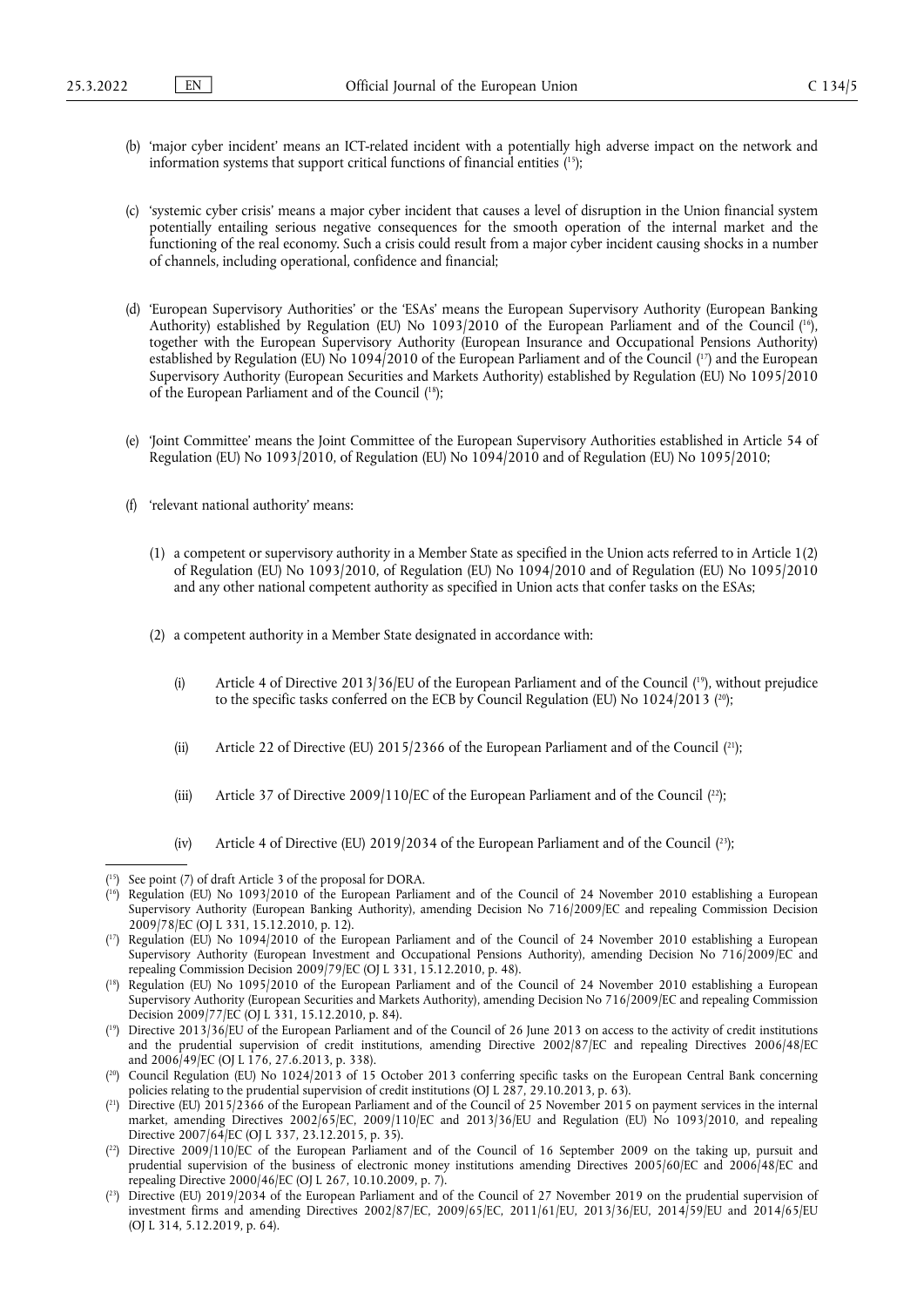- <span id="page-5-13"></span>(v) the first indent of point (ee) of Article 3(1) of the proposal for a Regulation of the European Parliament and of the Council on Markets in Crypto-assets, and amending Directive (EU) 2019/1937 ( [24\);](#page-5-0)
- <span id="page-5-14"></span>(vi) Article 11 of Regulation (EU) No 909/2014 of the European Parliament and of the Council  $(^{25})$ ;
- <span id="page-5-15"></span>(vii) Article 22 of Regulation (EU) No 648/2012 of the European Parliament and of the Council ( [26\);](#page-5-2)
- <span id="page-5-16"></span>(viii) Article 67 of Directive 2014/65/EU of the European Parliament and of the Council  $(2^r)$ ;
- (ix) Article 22 of Regulation (EU) No 648/2012;
- <span id="page-5-17"></span>(x) Article 44 of Directive 2011/61/EU of the European Parliament and of the Council  $(^{28})$ ;
- <span id="page-5-18"></span>(xi) Article 97 of Directive 2009/65/EC of the European Parliament and of the Council  $(2^{\circ})$ ;
- <span id="page-5-19"></span>(xii) Article 30 of Directive 2009/138/EC of the European Parliament and of the Council ( [30\)](#page-5-6);
- <span id="page-5-20"></span>(xiii) Article 12 of Directive (EU) 2016/97 of the European Parliament and of the Council ( [31\)](#page-5-7);
- <span id="page-5-21"></span>(xiv) Article 47 of Directive (EU) 2016/2341 of the European Parliament and of the Council  $(32)$  $(32)$ ;
- <span id="page-5-22"></span>(xv) Article 22 of Regulation (EC) No 1060/2009 of the European Parliament and of the Council ( [33\)](#page-5-9);
- <span id="page-5-23"></span>(xvi) Article 3(2) and Article 32 of Directive 2006/43/EC of the European Parliament and of the Council ( [34\)](#page-5-10);
- <span id="page-5-24"></span>(xvii) Article 40 of Regulation (EU)  $2016/1011$  of the European Parliament and of the Council (<sup>35</sup>);

<span id="page-5-25"></span>(xviii) Article 29 of Regulation (EU) 2020/1503 of the European Parliament and of the Council ( [36\)](#page-5-12);

- <span id="page-5-1"></span>( [25\)](#page-5-14) Regulation (EU) No 909/2014 of the European Parliament and of the Council of 23 July 2014 on improving securities settlement in the European Union and on central securities depositories and amending Directives 98/26/EC and 2014/65/EU and Regulation (EU) No 236/2012 (OJ L 257, 28.8.2014, p. 1).
- <span id="page-5-2"></span>( [26\)](#page-5-15) Regulation (EU) No 648/2012 of the European Parliament and of the Council of 4 July 2012 on OTC derivatives, central counterparties and trade repositories (OJ L 201, 27.7.2012, p. 1).
- <span id="page-5-3"></span>( [27\)](#page-5-16) Directive 2014/65/EU of the European Parliament and of the Council of 15 May 2014 on markets in financial instruments and amending Directive 2002/92/EC and Directive 2011/61/EU (OJ L 173, 12.6.2014, p. 349).
- <span id="page-5-4"></span>( [28\)](#page-5-17) Directive 2011/61/EU of the European Parliament and of the Council of 8 June 2011 on Alternative Investment Fund Managers and amending Directives 2003/41/EC and 2009/65/EC and Regulations (EC) No 1060/2009 and (EU) No 1095/2010 (OJ L 174, 1.7.2011, p. 1).
- <span id="page-5-5"></span>( [29\)](#page-5-18) Directive 2009/65/EC of the European Parliament and of the Council of 13 July 2009 on the coordination of laws, regulations and administrative provisions relating to undertakings for collective investment in transferable securities (UCITS) (OJ L 302, 17.11.2009, p. 32).
- <span id="page-5-6"></span>( [30\)](#page-5-19) Directive 2009/138/EC of the European Parliament and of the Council of 25 November 2009 on the taking-up and pursuit of the business of Insurance and Reinsurance (Solvency II) (OJ L 335, 17.12.2009, p. 1).
- <span id="page-5-7"></span>( [31\)](#page-5-20) Directive (EU) 2016/97 of the European Parliament and of the Council of 20 January 2016 on insurance distribution (OJ L 26, 2.2.2016, p. 19).
- <span id="page-5-8"></span> $(3^2)$  Directive (EU) 2016/2341 of the European Parliament and of the Council of 14 December 2016 on the activities and supervision of institutions for occupational retirement provision (IORPs) (OJ L 354, 23.12.2016, p. 37).
- <span id="page-5-9"></span>( [33\)](#page-5-22) Regulation (EC) No 1060/2009 of the European Parliament and of the Council of 16 September 2009 on credit rating agencies (OJ L 302, 17.11.2009, p. 1).
- <span id="page-5-10"></span>( [34\)](#page-5-23) Directive 2006/43/EC of the European Parliament and of the Council of 17 May 2006 on statutory audits of annual accounts and consolidated accounts, amending Council Directives 78/660/EEC and 83/349/EEC and repealing Council Directive 84/253/EEC (OJ L 157, 9.6.2006, p. 87).
- <span id="page-5-11"></span>( [35\)](#page-5-24) Regulation (EU) 2016/1011 of the European Parliament and of the Council of 8 June 2016 on indices used as benchmarks in financial instruments and financial contracts or to measure the performance of investment funds and amending Directives 2008/48/EC and 2014/17/EU and Regulation (EU) No 596/2014 (OJ L 171, 29 June 2016, p. 1).
- <span id="page-5-12"></span>( [36\)](#page-5-25) Regulation (EU) 2020/1503 of the European Parliament and of the Council of 7 October 2020 on European crowdfunding service providers for business and amending Regulation (EU) 2017/1129 and Directive (EU) 2019/1937 (OJ L 347, 20.10.2020, p. 1).

<span id="page-5-0"></span><sup>(</sup> [24\)](#page-5-13) COM/2020/593 final.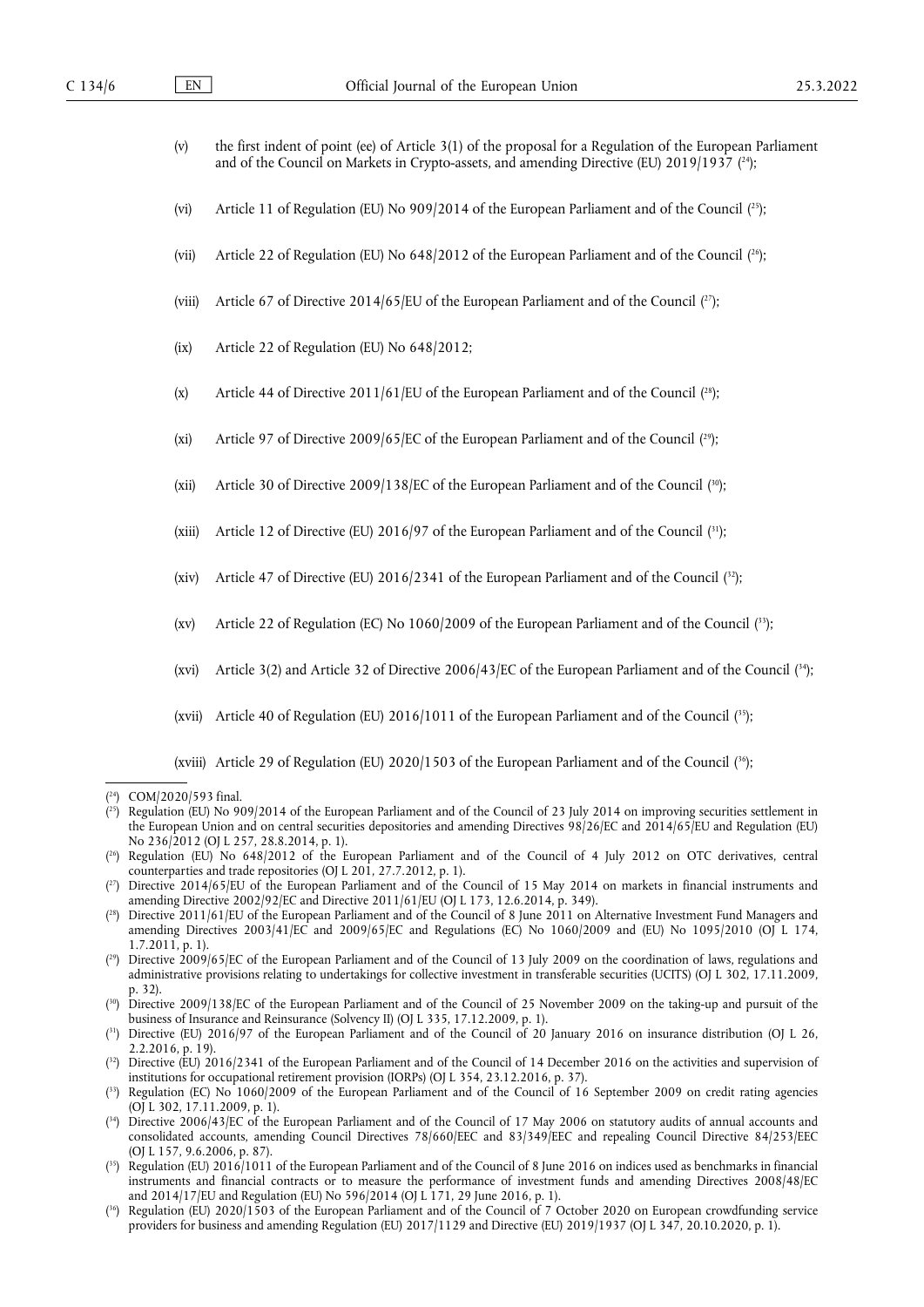- <span id="page-6-2"></span>(3) an authority entrusted with the adoption and/or activation of macroprudential policy measures or with other financial stability tasks, such as related supporting analysis, including but not limited to:
	- (i) a designated authority pursuant to Chapter 4 of Title VII of Directive 2013/36/EU or Article 458(1) of Regulation (EU) No 575/2013 of the European Parliament and of the Council ([37\)](#page-6-0);
	- (ii) a macroprudential authority with the objectives, arrangements, tasks, powers, instruments, accountability requirements and other characteristics set out in Recommendation ESRB/2011/3 of the European Systemic Risk Board ( [38\);](#page-6-1)
- <span id="page-6-3"></span>(g) 'relevant authority' means:
	- (1) an ESA;
	- (2) the ECB for the tasks conferred to it in accordance with Articles 4(1) and (2) and Article 5(2) of Regulation (EU) No 1024/2013;
	- (3) a relevant national authority.

### 2. **Criteria for implementation**

The following criteria apply to the implementation of this Recommendation:

- (a) due regard should be paid to the need-to-know principle and the principle of proportionality, taking into account the objective and the content of each Recommendation;
- (b) the specific compliance criteria set out in the Annex in relation to each Recommendation should be met.

#### 3. **Timeline for the follow-up**

In accordance with Article 17(1) of Regulation (EU) No 1092/2010 addressees must communicate to the European Parliament, the Council, the Commission and to the ESRB the actions undertaken in response to this Recommendation or substantiate any inaction. Addressees are requested to submit such communication in compliance with the following timelines:

- 1. Recommendation A
	- (a) By 30 June 2023 but no earlier than six months after DORA enters into force, the ESAs are requested to deliver to the European Parliament, the Council, the Commission and to the ESRB an interim report on the implementation of sub-Recommendation A(1).
	- (b) By 30 June 2024 but no earlier than 18 months after DORA enters into force, the ESAs are requested to deliver to the European Parliament, the Council, the Commission and to the ESRB a final report on the implementation of sub-Recommendation A(1).
	- (c) By 30 June 2025 but no earlier than 30 months after DORA enters into force, the ESAs are requested to deliver to the European Parliament, the Council, the Commission and to the ESRB a report on the implementation of sub-Recommendation A(2).
- 2. Recommendation B

By 30 June 2023 but no earlier than six months after DORA enters into force, the ESAs, the ECB and Member States are requested to deliver to the European Parliament, the Council, the Commission and to the ESRB a report on the implementation of Recommendation B.

- 3. Recommendation C
	- (a) By 31 December 2023 but no earlier than 12 months after DORA enters into force, the Commission is requested to deliver to the European Parliament, the Council, and to the ESRB a report on the implementation of Recommendation C in view of the interim report of the ESAs in accordance with sub-Recommendation A(1).

<span id="page-6-0"></span><sup>(</sup> [37\)](#page-6-2) Regulation (EU) No 575/2013 of the European Parliament and of the Council of 26 June 2013 on prudential requirements for credit institutions and investment firms and amending Regulation (EU) No 648/2012 (OJ L 176, 27.6.2013, p. 1).

<span id="page-6-1"></span><sup>(</sup> Recommendation ESRB/2011/3 of the European Systemic Risk Board of 22 December 2011 on the macro-prudential mandate of national authorities (OJ C 41, 14.2.2012, p. 1).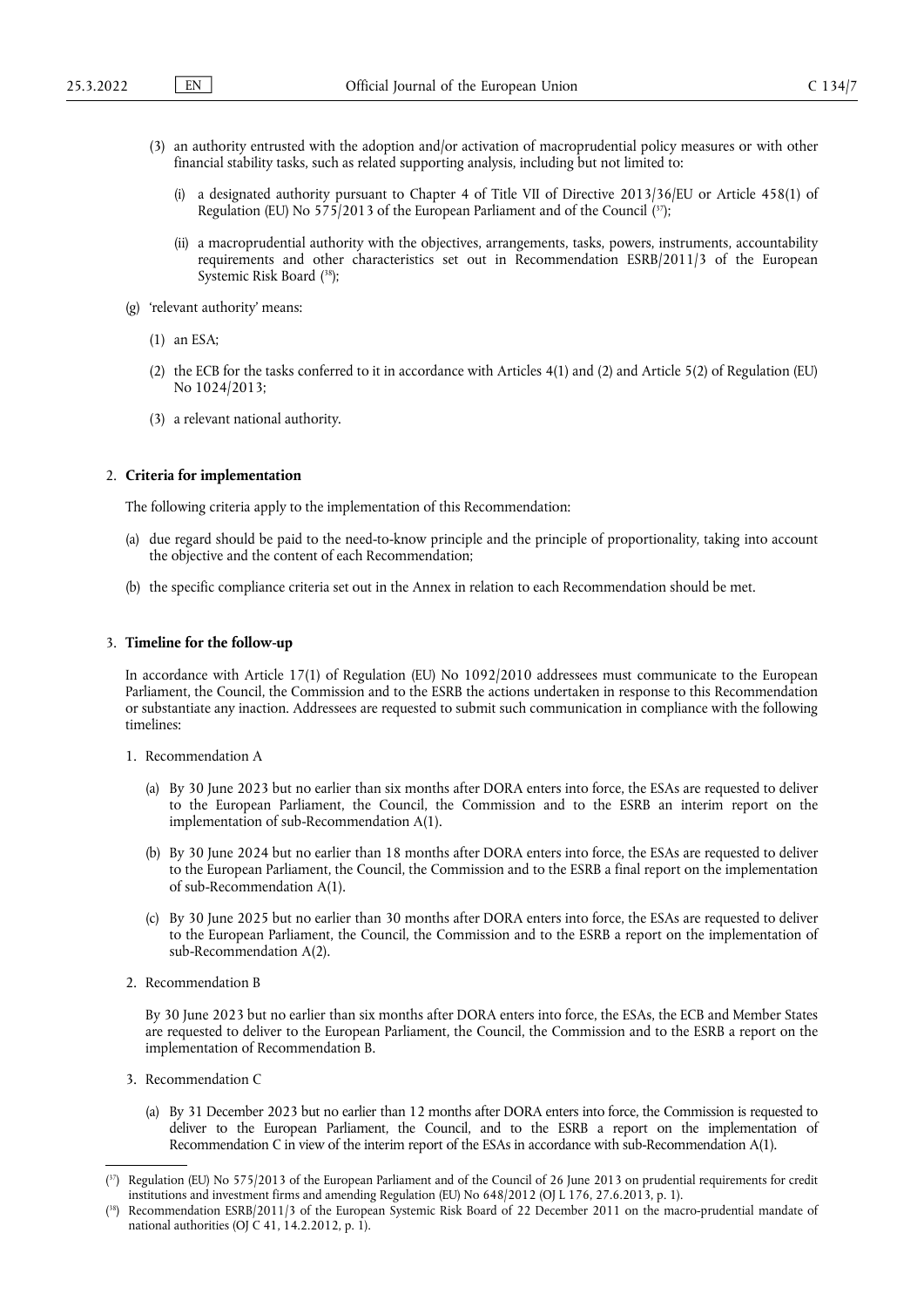(b) By 31 December 2025 but no earlier than 36 months after DORA enters into force, the Commission is requested to deliver to the European Parliament, the Council, and to the ESRB a report on the implementation of Recommendation C in view of the reports of the ESAs in accordance with Recommendation A.

# 4. **Monitoring and assessment**

- 1. The ESRB Secretariat will:
	- (a) assist the addressees, ensuring the coordination of reporting and the provision of relevant templates, and detailing where necessary the procedure and the timeline for the follow-up;
	- (b) verify the follow-up by the addressees, provide assistance at their request, and submit follow-up reports to the General Board. The assessments will be initiated as follows:
		- (i) within 12 months after the entry into force of DORA, regarding the implementation of Recommendation A and B;
		- (ii) within 18 months after the entry into force of DORA, regarding the implementation of Recommendation  $\Gamma$
		- (iii) within 24 months after the entry into force of DORA, regarding the implementation of Recommendation A;
		- (iv) within 36 months after the entry into force of DORA, regarding the implementation of Recommendation  $A$ :
		- (v) within 42 months after the entry into force of DORA, regarding the implementation of Recommendation C;
- 2. The General Board will assess the actions and justifications communicated by the addressees and, where appropriate, may decide that this Recommendation has not been followed and that an addressee has failed to provide adequate justification for its inaction.

Done at Frankfurt am Main, 2 December 2021.

*The Head of the ESRB Secretariat, on behalf of the General Board of the ESRB* Francesco MAZZAFERRO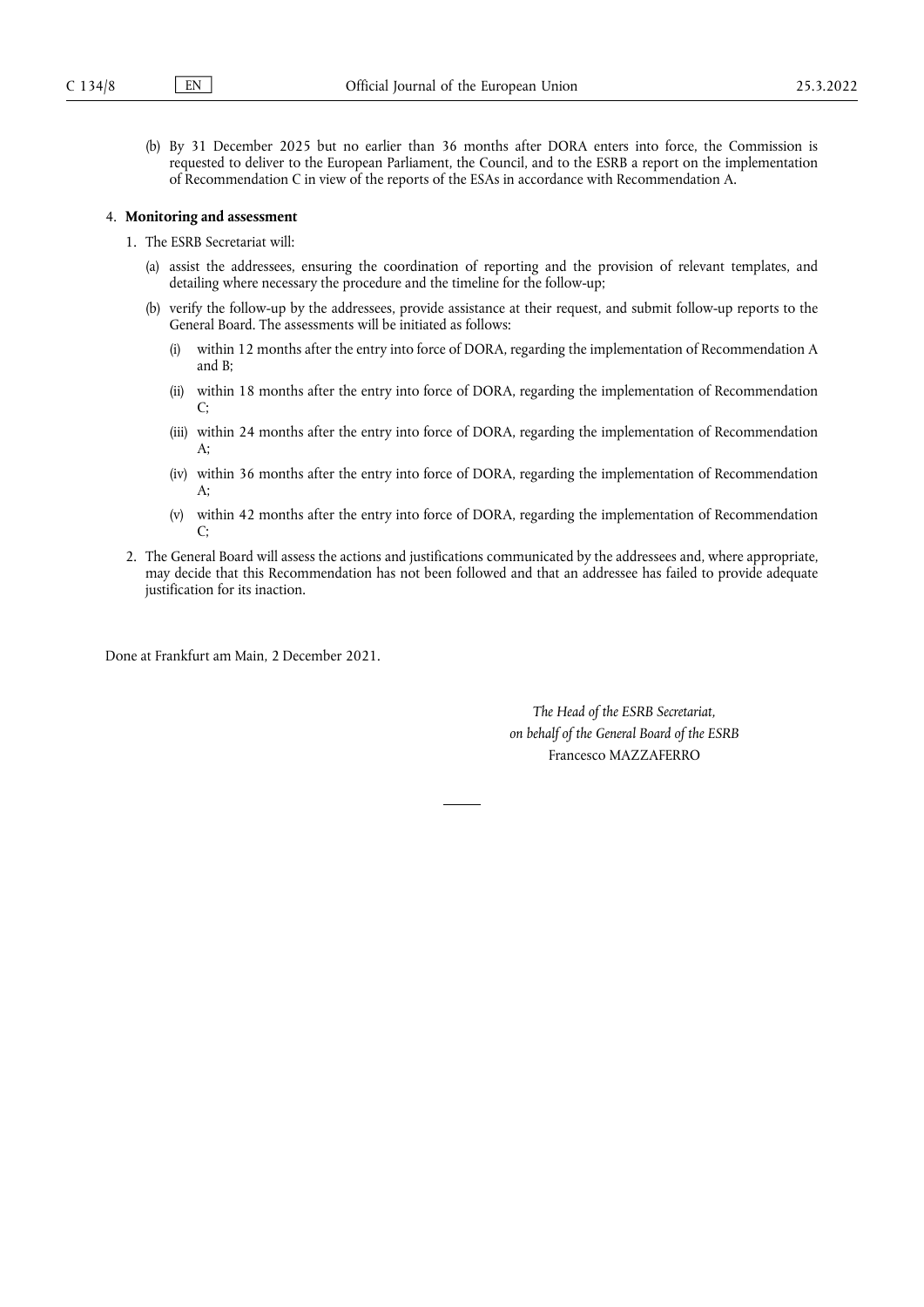### *ANNEX*

## **SPECIFICATION OF THE COMPLIANCE CRITERIA APPLICABLE TO THE RECOMMENDATIONS**

### **Recommendation A – Establishment of a pan-European systemic cyber incident coordination framework (EU-SCICF)**

For sub-Recommendation A(1), the following compliance criteria are specified.

- 1. When preparing for an effective Union-level coordinated response which should entail the gradual development of the EU-SCICF by exercising the power envisaged in the future Regulation of the European Parliament and of the Council on digital operational resilience for the financial sector (hereinafter 'DORA'), the European Supervisory Authorities (ESAs), acting through the Joint Committee, and together with the European Central Bank (ECB), the European Systemic Risk Board (ESRB) and relevant national authorities, and in consultation with the European Union Agency for Network and Information Security and the Commission where considered necessary, should consider including in the envisaged preparation for the EU-SCICF at least the following aspects:
	- (a) analysis of the resource requirements for effective development of the EU-SCICF;
	- (b) developing crisis management and contingency exercises involving cyberattack scenarios with a view to developing communication channels;
	- (c) development of a common vocabulary;
	- (d) development of a coherent cyber incident classification;
	- (e) establishment of secure and reliable information sharing channels, including back-up systems;
	- (f) establishment of points of contact;
	- (g) address confidentiality in information sharing;
	- (h) collaboration and information sharing initiatives with financial sector cyber intelligence;
	- (i) development of effective activation and escalation processes through situational awareness;
	- (j) clarification of the responsibilities of framework participants;
	- (k) development of interfaces for cross-sectoral and, where relevant, third country coordination;
	- (l) ensuring coherent communication by relevant authorities with the public to preserve confidence;
	- (m) establishment of predefined communication lines for timely communication;
	- (n) performance of appropriate framework testing exercises, including cross-jurisdictional testing and third country coordination, and assessments which result in lessons learned and framework evolution;
	- (o) ensuring effective communication and countermeasures against disinformation.

### **Recommendation B – Establishment of points of contact of the EU-SCICF**

For Recommendation B, the following compliance criteria are specified.

- 1. The ESAs, the ECB and each Member State among their relevant national authorities should agree on a common approach to sharing and keeping updated the list of designated points of contact of the EU-SCICF.
- 2. The designation of the point of contact should be assessed taking into account the designated single point of contact under Directive (EU) 2016/1148 that Member States have established in respect of the security of network and information systems to ensure cross-border cooperation with other Member States and with the Network and Information Systems Cooperation Group.